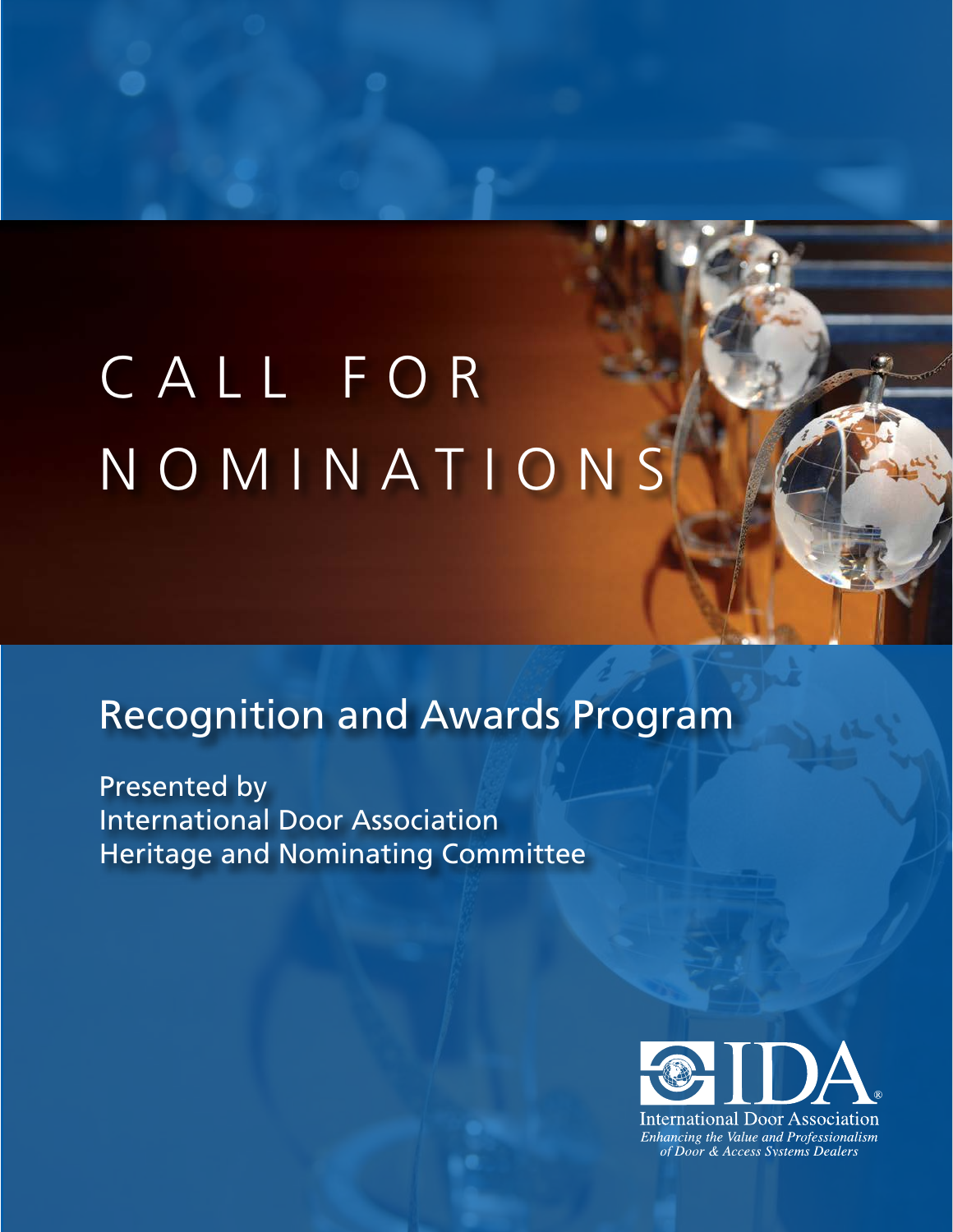

## RECOGNITION AND AWARDS PROGRAM International Door Association

Each year the International Door Association recognizes individuals and companies who have served the association, and/or industry in an extraordinary way. During the past several years, hundreds have been acknowledged for their contributions.

The IDA depends extensively on recommendations by the membership as to who is deserving of being recognized. The Heritage and Nominating Committee seeks your recommendations for one or all of the following awards:

### Recognition Categories...

#### Joseph Caputo Dealer of the Year Award

This award is for dealers only. The recipient must demonstrate high integrity, be respected by their peers, be quality oriented, display community and industry involvement, and serve as a model door dealer company.

#### International Dealer of the Year Award

This award is for dealers only. The recipient must be to a company located outside the United States or its possessions. It recognizes dealers who operate their business with high integrity and quality. In addition, companies must demonstrate leadership in their communities, industry, and be respected by their peers.

#### Jerry R. Reynolds Volunteer Leadership Award

This award is awarded to persons who have demonstrated dedicated service to the International Door Association as a volunteer.

#### Distinguished Service Award

The award is for an individual who is an innovative leader, with high integrity, honesty, quality oriented, and who has made a tangible/intangible contribution to the door and access systems industry.

#### Door Technician of the Year Award

This award recognizes an individual who is employed as a door and access systems technician employed by an IDA dealer member. Criteria includes: minimum of five years tenure in industry, model technician, highly skilled in multiple industry products.

#### Industry Member Service Award

The award honors an IDA Industry Member for its continued excellence in operating its business, for significant contribution to the IDA, for overall industry and product innovations, and for displaying exceptional traits of honesty, integrity and quality.

#### Lifetime Honorary Member Award

This award is for IDA members who have devoted a lifetime career in the door and access systems industry, and who were active members upon their retirement.

#### Heritage Award

This award was established to recognize individuals who have contributed to the well being and heritage of the door and access systems industry typically through more than one generation.

#### Humanitarian Award

This IDA award recognizes an individual or company that has contributed significantly to a humanitarian need.

#### Tancil A. Horne Charity Award

This award is actually a financial contribution to a deserving Charity. Criteria: non-profit charitable organization that represents philanthropic and community service traits of the association.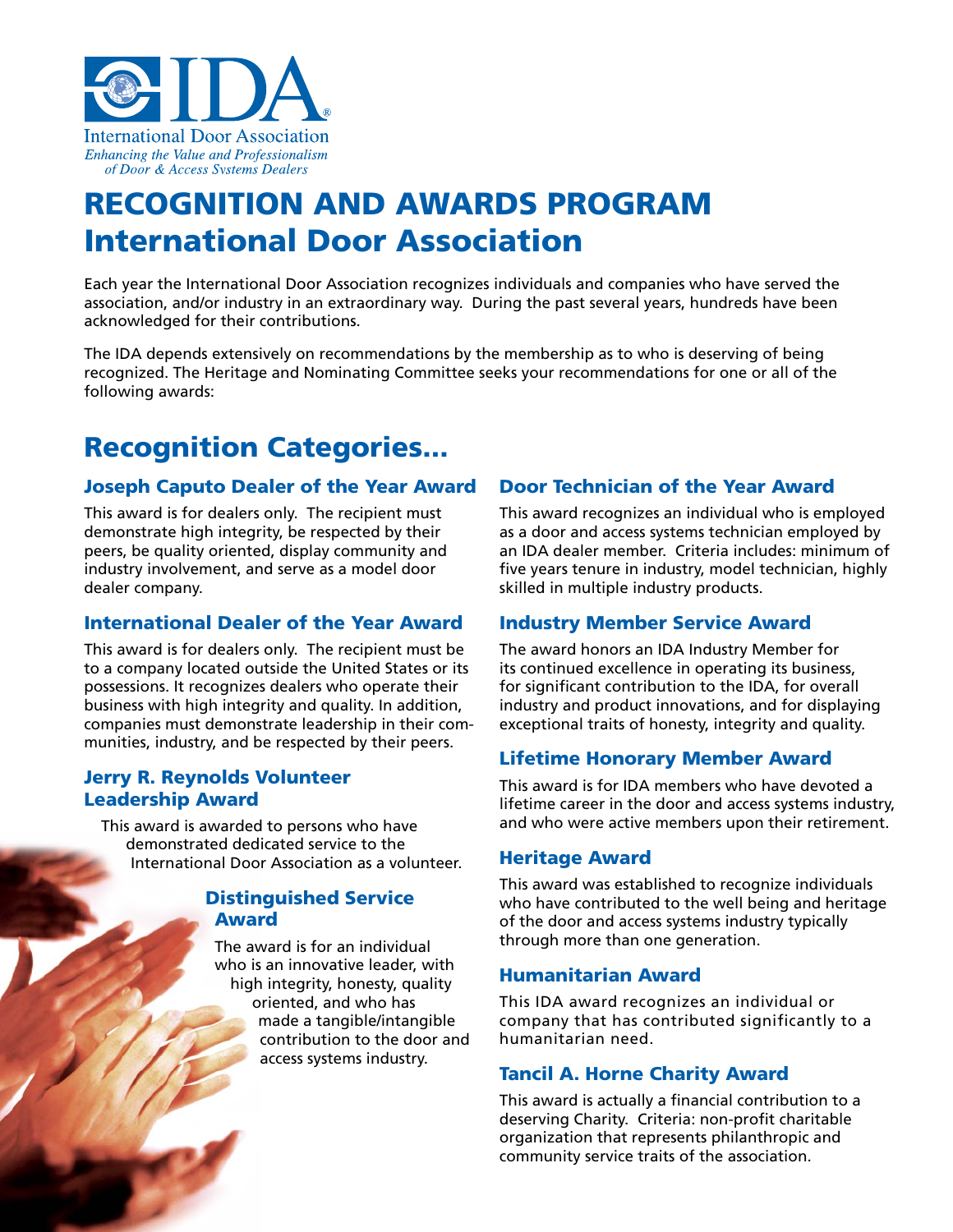

## Recognition and Awards Program Nominations

| <b>Select One Award Category</b> (duplicate this form for multiple nominations):                               |                                       |  |  |
|----------------------------------------------------------------------------------------------------------------|---------------------------------------|--|--|
| $\Box$ Joseph Caputo Dealer of the Year Award                                                                  | □ Industry Member Service Award       |  |  |
| International Dealer of the Year Award<br>$\mathsf{L}$                                                         | $\Box$ Lifetime Honorary Member Award |  |  |
| $\Box$ Jerry R. Reynolds Volunteer Leadership Award                                                            | $\Box$ Heritage Award                 |  |  |
| Distinguished Service Award<br>$\perp$                                                                         | $\Box$ Humanitarian Award             |  |  |
| Door Technician of the Year Award                                                                              | $\Box$ Tancil A. Horne Charity Award  |  |  |
|                                                                                                                |                                       |  |  |
|                                                                                                                |                                       |  |  |
| I/We Nominate:                                                                                                 |                                       |  |  |
|                                                                                                                |                                       |  |  |
| Nominee's Address:                                                                                             |                                       |  |  |
| City/State/Postal Code: 2008 - 2008 - 2014 - 2014 - 2014 - 2014 - 2014 - 2014 - 2014 - 2014 - 2014 - 2014 - 20 |                                       |  |  |
| Telephone:                                                                                                     | Email:                                |  |  |

**Describe why you feel this person or company is deserving of the award:**

| <b>Nominator's Name(s):</b> |  |
|-----------------------------|--|
|                             |  |

| Company:                                                     |  |
|--------------------------------------------------------------|--|
| Address:                                                     |  |
|                                                              |  |
| Telephone:<br><u>and the state of the state of the state</u> |  |
|                                                              |  |
|                                                              |  |

Press 'Submit' to send your nomination via email or print out and fax to **202-591-2445** or mail to: **Heritage and Nominating Committee, International Door Association (IDA) One Parkview Plaza, Suite 800, Oakbrook Terrace, Oakbrook Terrace, IL 60181**